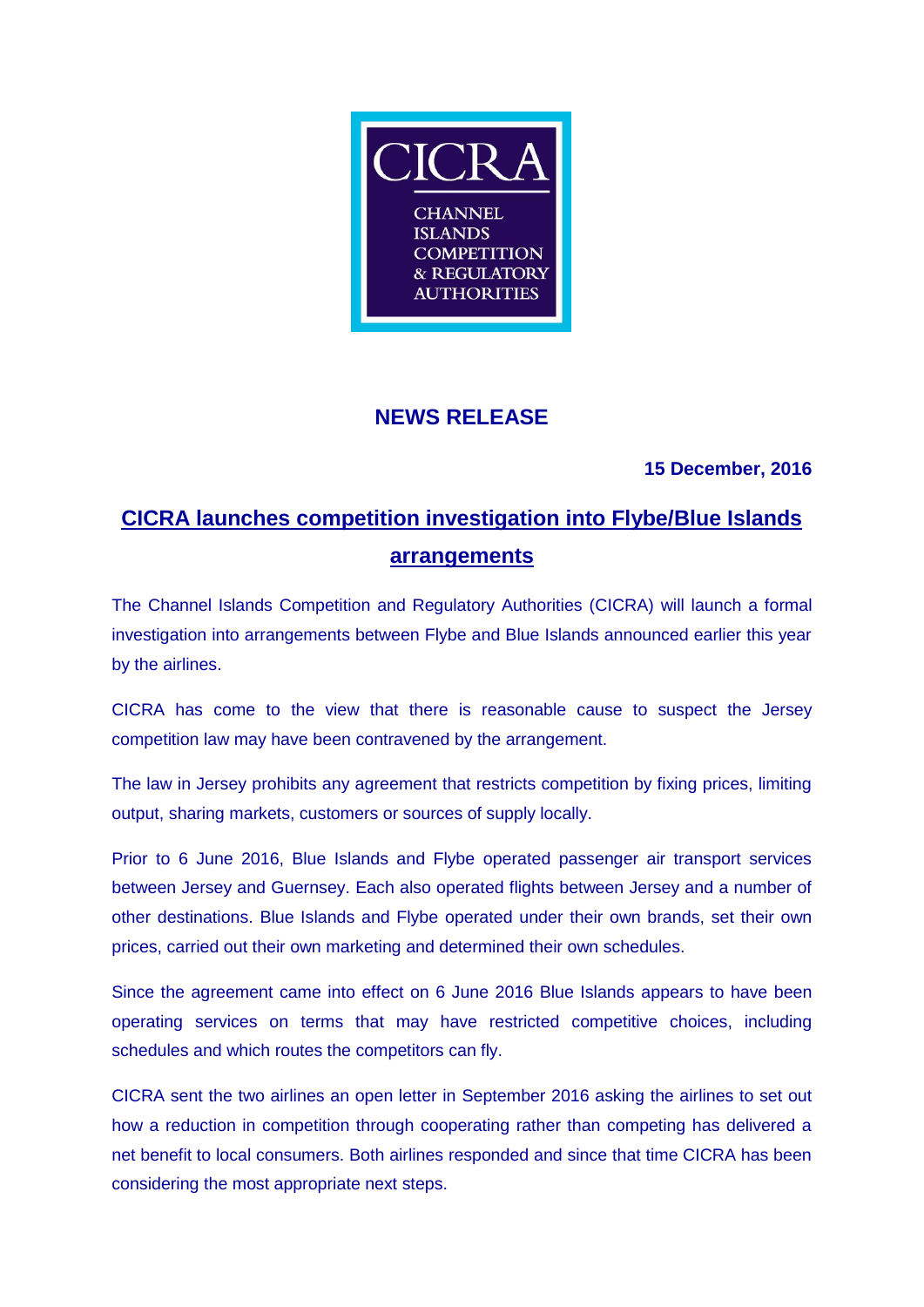CICRA chief executive, Michael Byrne said; "We only initiate formal action as a last resort when other options have been exhausted. The level of interest that our open letter generated also confirms just how important strong reliable air links are to the Channel Islands.

Having considered the information available to us, including the airlines' responses to our open letter we have concluded that there is reasonable cause to suspect that there may have been a contravention of competition law," he said.

"The responses from Flybe and Blue Islands to our letter have failed to provide sufficient assurance that consumers have benefited from the agreement between these two competitors. We will now look at all restrictions in the agreement in more detail and consider whether the competition law has been breached." "If competitors are going to engage in such cooperative arrangements then at the very least consumers need to get better assurances on how they benefit from them."

"To date, in our view Flybe and Blue Islands have failed to commit to or convincingly explain the benefits to consumers."

If arrangements are found to infringe competition law they can be declared void and cannot be enforced. CICRA has the power to impose financial penalties up to a maximum of 10 per cent of the turnover of a business during the period of contraventions, for a maximum of three years for an infringement of this part of the competition law. CICRA finding reasonable cause to suspect Jersey competition law has been breached is not a finding that a contravention has taken place; it is a first formal stage in its investigation process that CICRA follows to assess its concerns in further detail.

The Guernsey competition law exempts the airline sector from scrutiny which prevents CICRA from undertaking a similar investigation there.

#### **ENDS**

#### **NOTES TO EDITORS:**

All enquiries should be directed in writing to CICRA chief executive, Michael Byrne, in Guernsey at Suite 4, 1st Floor, Plaiderie Chambers, La Plaiderie, St Peter Port, Guernsey, GY1 1WG or in Jersey at the Jersey Competition Regulatory Authority, 2nd Floor, Salisbury House, 1 - 9 Union Street, St Helier, Jersey JE2 3RF. Alternatively email [info@cicra.gg.](mailto:info@cicra.gg)

In line with CICRA's consultation policy, it intends to make responses to the consultation available on the CICRA website. Any material that is confidential should be put in a separate annex and clearly marked as such so that it may be kept confidential. CICRA regrets that it is not in a position to respond individually to the responses to this consultation.

#### **About CICRA:**